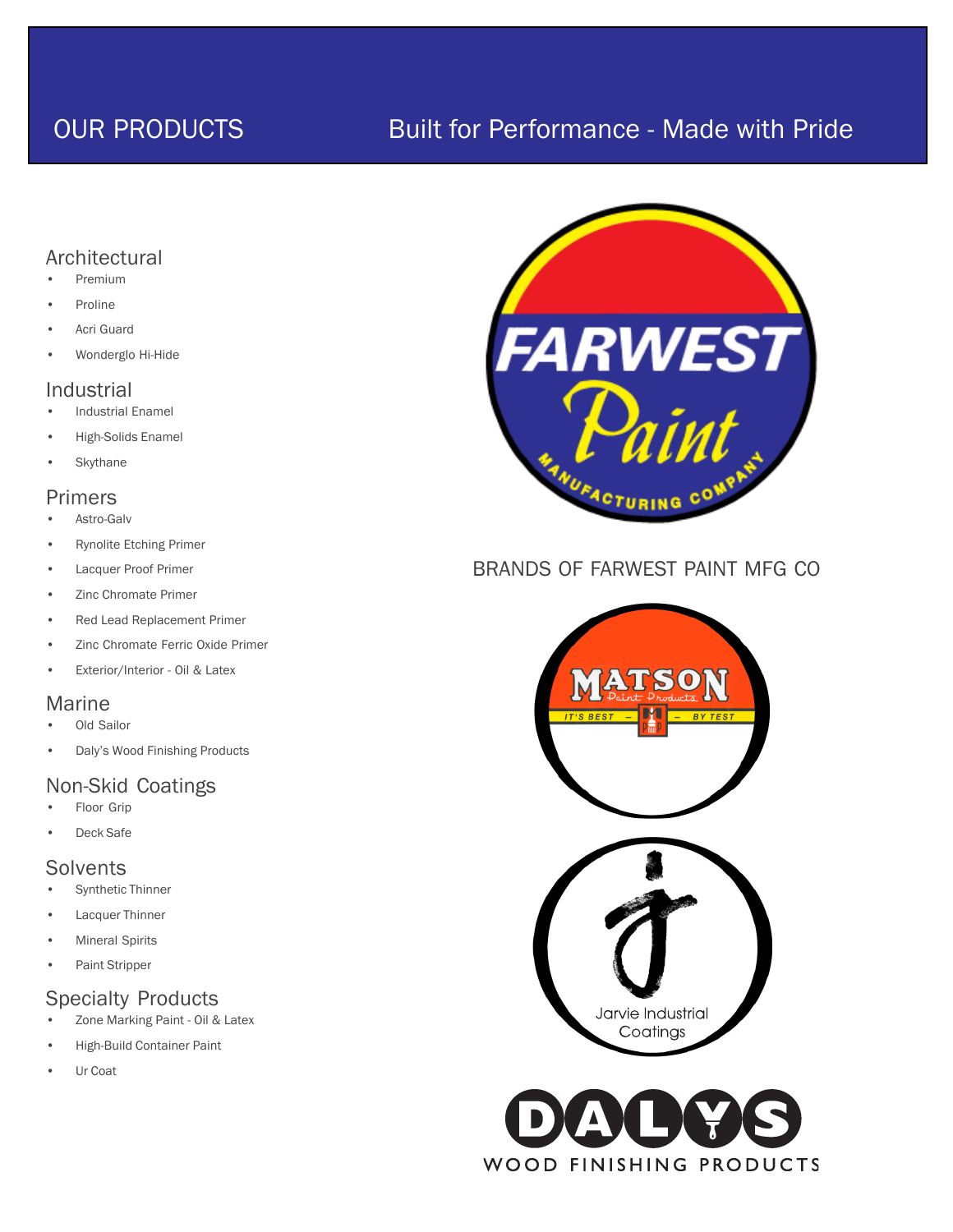## Architectural Architectural Architectural To Order Please Call: 1-800-727-9694

walls.



#### Premium

- Colors: White & Tints
- Sheen: Matte

Premium (8100) is a superior performing acrylic base latex enamel for general use on walls. High pigment retention when tinted to colors giving a full, rich looking color.

Proline (8300) is a LOW VOC latex enamel for general interior use on woodwork and

### Proline

- Colors: White & Tints
- Sheen: Flat, Eggshell & Semi-Gloss
- LOW VOC



#### Wonderglo Hi-Hide Colors: White, Tints 931

- Pigmented Modified Acrylic Latex Eggshell Enamel
- Ideal for general use on interior walls and woodwork



#### Acri Guard

- Colors: White 6000, Tints 60035
- 100% Acrylic Enamel
- Ideal for exterior wood, fiber cement board, stucco, concrete and masonery

A high-hide acrylic base emulsion for general interior use on wood millwork and walls. Wonderglo provides excellent adhesion to new or previously painted surfaces and permanent flexibility with high alkali resistance. This is a premium quality

interior acrylic designed to provide long lasting protection and beauty.

A premium quality, 100% acrylic house paint for exterior surfaces. Acri Guard is easy to apply and covers most surfaces in one coat providing a breathable film for years of long lasting beauty and protection.

## Primers



## Astro-Galv

- Colors: Grey X-6948 & Red X-6946
- Rust Inhibiting
- Structural Steel Surfaces

A high solids alky primer for use on structural stell surface where durability combined with a fast dry condition is necessary, Astro-Galv is a high solids VOC compliant product which meets the stringent 3.5 lbs per gallon VOC requirements of various municipalities.

#### Rynolite Etching Primer Colors: White 1029, Grey 1021, Black 1030

Use on Non-Ferrous Metals such as aluminum and copper



## Zinc Chromate Primer

- Color: Red X-1184
- Rust Inhibiting Red Oxide Primer
- Prime New or Rusted Metal

An alkyd rust-inhibiting etching primer. This product offers fast air drying, excellent adhesion, durabilty and easy application qualities. It is a complete ready-to-use primer that cuts through the typical thin layer of surface metal oxide and adheres well to the metal itself. Can be used on ferrous metals for general purpose.

A fast-setting rust-inhibiting primer. It is based on zinc chromate-ferric oxide and anti-corrosion system. This primer binds rust to the metal and seals out rust causing air and water

A high-quality rust-inhibitive metal primer for structural steel and general maintenance use. Will tolerate light rust on a surface and provide excellent adhesion to a prepared surface. Bond coat for structural steel and other ferrous metal surfaces, marine industry as a primer for wood o metal surfaces, a marine caulking for wood.



## Red Lead Replacement Primer

- Color: Red-Orange X-6748
- Rust Inhibitive Primer

# Lacquer Proof Primer

- Colors: White X-4985, Red X-4959, Grey
- Ideal for Iron, Steel, Fiberglass or Wood Surfaces
- Phenolic Modified Alkyd Primer



- Zinc Chromate Ferric Oxide Primer
- Colors: Yellow, Green TT-P-1757
- Zinc Chromate Phenolic Modified Alkyd Rust-Inhibitive Primer
- For aluminum aircraft, airborne equipment, iron or steel surfaces.

## Exterior Oil Primer

- Colors: White (may be tinted) 7100
- Linseed Modified Oil Base Primer
- For use on wood surfaces in a marine environment such as; deck houses, freeboards, interiors, passageways, holds, cabinets, etc.

A high grade phenolic modified alkyd type rust inhibiting primer. This product offers an excellent combination of properties including fast drying, good adhesion over properly prepared surfaces and good protection against rusting. It is a lacquer proof primer which means that the finish coats such as nitrocellulose lacquers may be applied directly over it without lifting or wrinkling.

This is a very fast-drying primer designed as a corrosion-inhibiting product for use on aluminum aircraft or airborne equipment metal surfaces, either alone or before top coating with lacquer or enamel. TT-P-1757 is a balanced composition of special pigments and phenolic modified resin providing good rust-inhibitive properties and blister resistance for better adhesion and metal protection.

A top quality exterior primer designed to prime and seal new wood surfaces and weathered painted surfaces. It is a controlled penetrating primer made from linseed oil & alkyd combined with pure pigments. It is an ideal foundation for oil and latex coats.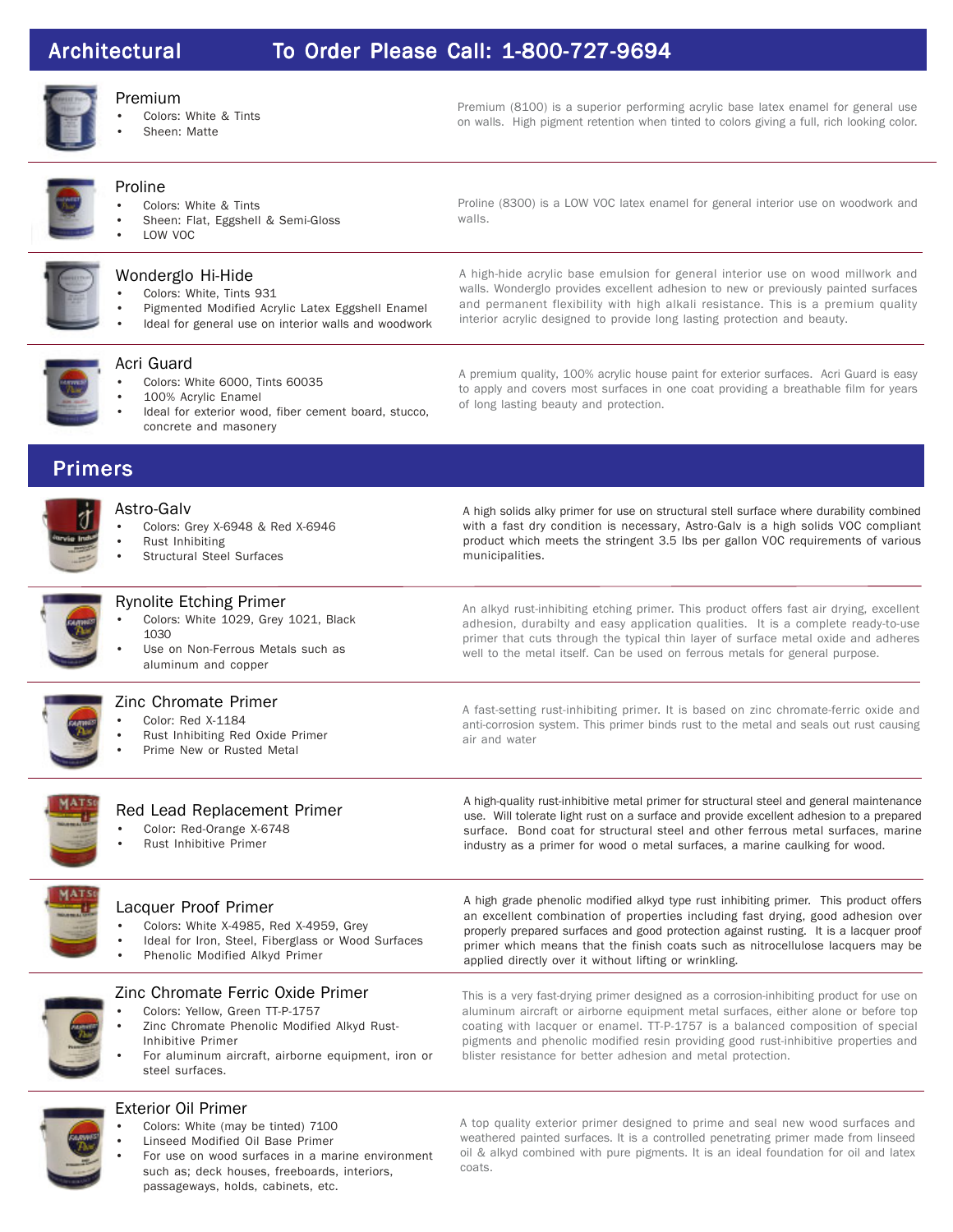## Industrial For More Info Visit: Farwestpaint.com

resistance with good flow out and leveling for spraying.

### Industrial Enamel

- Colors: White 250, Tints 251/252, Mandarin Red 253, Forest Green 255, Dephinium Blue 257, Black 259, Canary Yellow 260
- Gloss Alkyd Enamel

This is an excellent equipment enamel finish which withstands all types of wather conditions. The fully cured finish can withstand repeated washing and normal everyday abuse. It has proven its performance in industrial and commercial maintenance fields.

A quality direct-to-metal, high-solids, fast-drying gloss acrylic enamel. It has many features such as improved adhesion, superior exterior durability, gloss retention and excellent hardness. High Solids Enamel has good flexibility for better checking



### High Solids Enamel

- Colors: White X-6953, Black X-6955, Tints X-6960
- Acrylic Modified Fast-Drying Alkyd Enamel
- Moldings & Doors (exterior, if covered)

#### Skythane

- Colors: White 1500, Clear 1515
- Non-Yellowing Acrylic-Aliphatic Urethane
- Use on ferrous metals, prepared steel, aluminum, concrete or wood.

A two component acrylic urethane finish designed for extra durability and resistane to strong chemicals such as; acids, alkalis, solvents, salty spray and corrosion over a variety of substrates. Suitable for use on interior or exterior surfaces.

## **Non-Skid Coatings**



#### Floor Grip

- Colors: Black #220, Light Gray #222, Dark Gray #223, as well as unlimited range of tinted colors
- Acrylic Modified Alkyd Aggregate Coating
- For use on Steel, aluminum or concrete masonry

A non-slip, non-skid alkyd aggregate coating. It contains a special aggregate combination which withstands rough weather conditions and daily wear and tear. Can be used on decks, porches, walways, ramps, steps, boat decks, bridgeways, and numerous other industrial applications.

#### Deck Safe

• Colors: Light Gary #2001, Dark Gray #2002, Black #2003

A non-slip, non-skid aggregate coating suitable for steel, aluminum, masonry or wood surfaces. It contains a special aggregate combination which withstands rough weather conditions.

## **Marine**



- Old Sailor 10 Stock Colors
- Gloss Alkyd Enamel

This is an excellent marine enamel finish which withstands all types of wather conditions. The fully cured finish can withstand repeated washing and normal everyday abuse. It has proven its performance in topside use. Not for use under water line.



### SeaFin AquaSpar Gloss and Satin

- Interior/Exterior
- High Gloss & Satin Finishes
- Boats, Patio Furniture & Doors



### SeaFin Teak Oil

- Interior/Exterior
- **Brightwork**
- Use on Doors, Rails & Furniture
- Wood Surfaces Exposed to Moisture
- Polishing Varnished Surfaces



## SeaFin Super Spar Varnish (with UVA)

- Interior/Exterior
- High Gloss Finish
- Use on Boats, Patio Furniture & Doors
- **Excellent Protection From Weathering**



## SeaFin Ship n' Shore Sealer

- Interior/Exterior
- Waterproofing Sealer
- Helps Stabilize Wood
- Use on Siding, Decks & Hot Tub Areas
- Marine use on Decks & Ladders

Daly's SeaFin AquaSpar is a clear, protective, water-borne polyurethane, containing UVA (Ultraviolet Light Absorber). AquaSpar is non-flammable, contains no petroleum distillates, and forms a durable, non-toxic finish.

Daly's SeaFin Teak Oil is a penetrating, hard-drying, low sheen oil finish, designed for sealing and finishing interior and exterior woods, especially teak on boats. It will not chip, crack, peel or blister when properly applied and maintained, thus reducing maintenance by eliminating scraping, sanding and refinishing. When used on teak or wood decks, SeaFin Teak Oil provides a durable non-slip surface to repel water and resist wear.

Daly's SeaFin SuperSpar Varnish is designed for marine and exterior surfaces such as boats, patio furniture, doors or surfaces where a clear gloss finish is desired. SeaFin SuperSpar with UVA (Ultraviolet Light Absorber) offers excellent protection from exterior elements such as salt air, sun, and water. SeaFin SuperSpar Varnish is also resistant to boiling water, hot lubricating oils, caustic soda, ammonia and sulfuric acid.

Daly's SeaFin Ship'n Shore is a deeply penetrating wood waterproofing sealer. As it penetrates, SeaFin Ship'n Shore becomes an integral part of the cell structure, hardening the wood from 15% to 25%. SeaFin Ship'n Shore is practically colorless, odorless and nontoxic. Does not raise the grain and because of deep penetration, leaves no surface film to chip, crack, chalk, blister or peel. SeaFin Ship'n Shore is an excellent conditioner for wood surfaces such as siding, decks, handrails, cabins, hulls, masts and any area where paint or varnish is to be used.